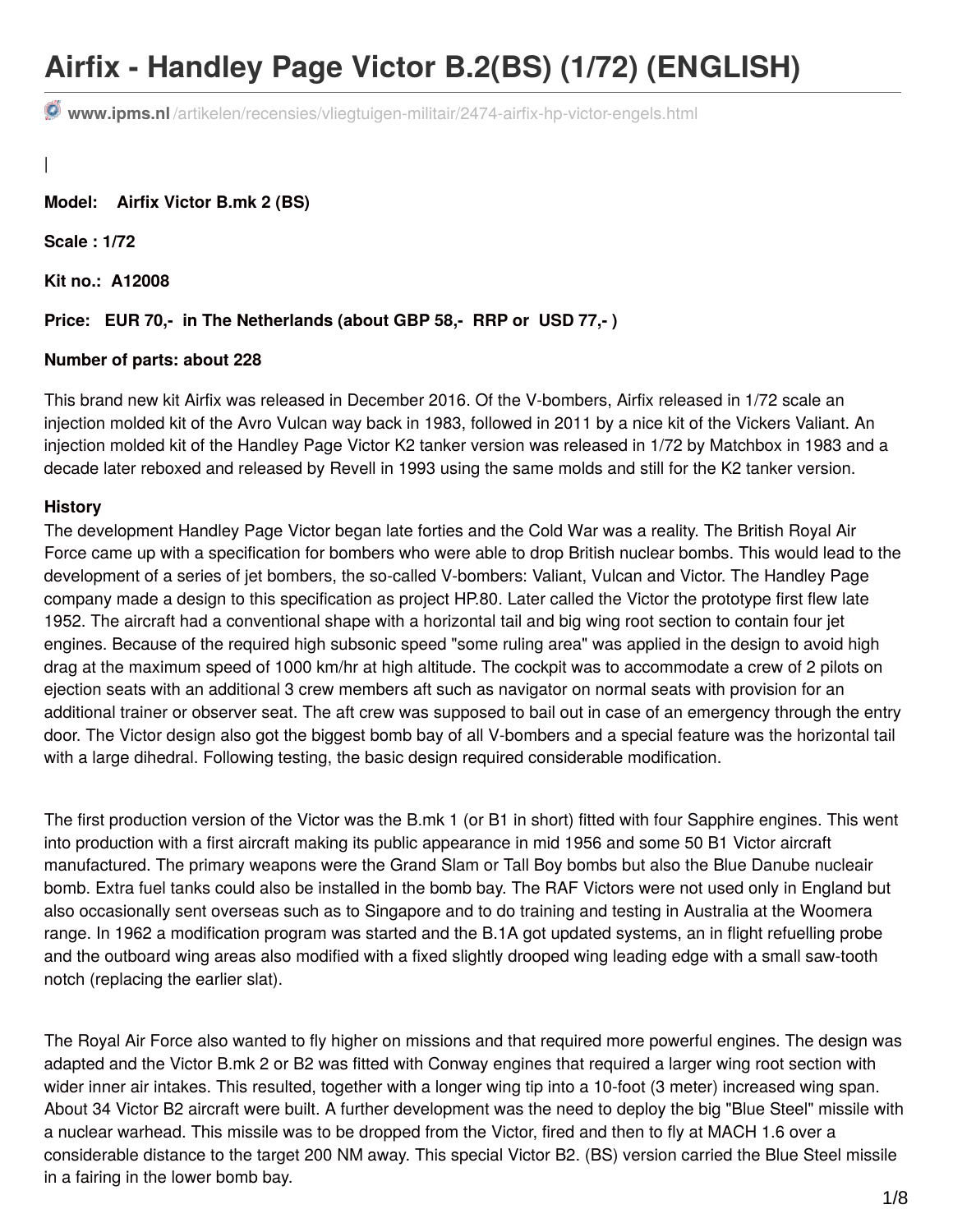A B2 retrofit program was also soon started with an upgraded Conway engine. Also a special "Whitcomb body e.g. Kuchemann Carrot" fairing for lower drag was mounted below each wing halve trailing edge. The outboard wing areas were also modified with a fixed slightly drooped wing leading edge with a small saw-tooth notch (replacing the earlier slat, similarly to the B.1A). The first modified B.2R was ready August 1963. The Blue Steel was still the primary weapon. Usual finish was "anti-radiation" overall white but later on for more conventional missions often flown at lower altitudes the camouflaged schemes were introduced.

Some B.2 Victors were in the mid sixties also modified for the strategic reconnaissance role under designation B. (SR)2 or later SR2. Various cameras could be fitted in the bomb bay along with additional fuel tanks.

The nuclear bomber mission soon became unnecessary as the British nuclear deterrent force were to use submarines equipped with American Polaris missiles. The deterrence task of the V-bombers therefore shifted in the late sixties to other tasks. Of the V-bombers the Avro Vulcan would continue to serve as a conventional bomber. The few Valiants were already converted as air refuelling tanker but the type was soon withdrawn from service due to fatigue. It was decided that the many Victors were to be converted for the air refuelling tanker role. So some 8 Victor K1 tankers based on the B.1A and also some 24 K2 tankers based on the B.2R were converted. The tankers were given special pods under the wing for the "hose and drogue" refueling system. The first Victor K2 tankers entered service in 1975 and the type flew until 1993 with the Royal Air Force. They were also seen regularly at European air shows and made quite an impression with those prehistoric looking shapes! (Note that Matchbox – Revell offered the Victor K2 tanker as kit in 1/72 scale).

## **The new Airfix kit**

The Airfix 1/72 scale kit is for a Victor B2.(BS) with the Blue Steel as flown in the nineteen sixties. The kit contains approximately 215 fine parts in medium grey plastic and a number of transparent parts.

Note here below also the bomb bay and doors....

The transparant parts are pretty thin and the longer B2 wingtips are also provided as transparant parts to contain wing tip anti-collision lights, but there is a plastic flow bit on this section.... so remove carefully!

The Airfix instructions show an incredible **129** building steps with some extra colour printing for clarity. The instructions must be carefully studied because there are choices to be made requiring also various drilling of holes. The colours of the components are shown but [unfortunately](http://www.ipms.nl/artikelen/recensies/vliegtuigen-militair/2474-airfix-hp-victor-engels.html#colours) only in Humbrol colour numbers. (See extra colour table in this article).

The kit is great in detail and accuracy (see appendix below in this article). The details such as in the cockpit are very good. The panel lines are neatly engraved and although somewhat deep in places will look good under a layer of paint. The undercarriage bays are neatly detailed and have usually an aluminum colour inside. The undercarriage gears are also fine and look strong enough. There are however many small "plastic flow bits" on the parts that need removal with a modelling cutter. Also, a razor saw is strongly recommended to separate the larger parts from the sprues. Some gates are on the mating edges, so these need some clean up as well.

The basic kit structure consists of two fuselage halves with the vertical tail and separate wing halves. There are a few strong box like structures in the kit that provide the necessary firmness. The large flaps are separate parts and can be closed or set drooped down. The rear fuselage air brakes are nicely provided and certainly look good when displayed deployed. Tip: In part G17 (see step 56) the engraved lighting holes can be opened up with a handheld drill.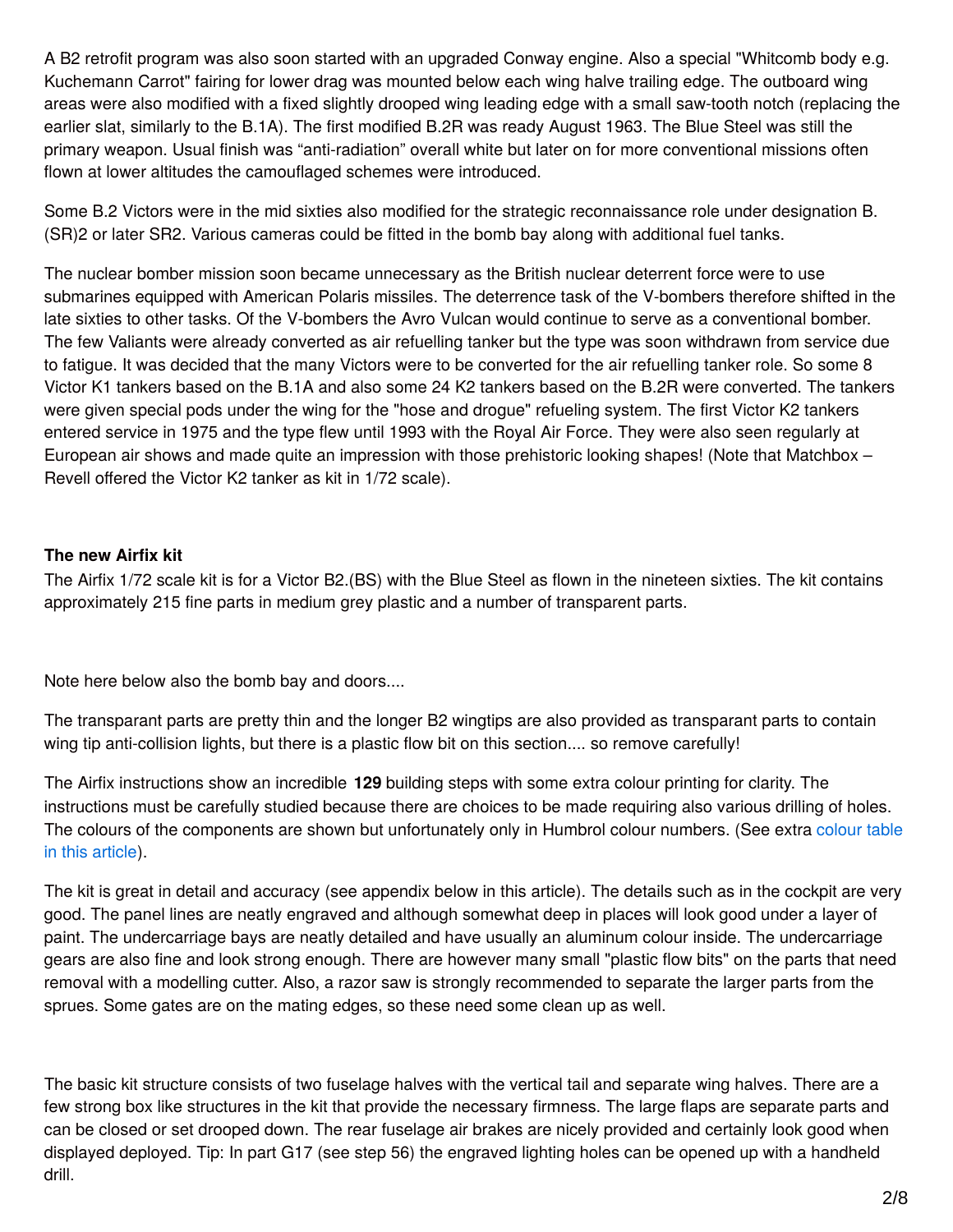There are two choices at the rear fuselage with or without ECM fairings. Nice is also that indeed a fuselage bomb bay is provided with a separate fairing plate for the supplied Blue Steel missile. (The bomb bay itself is of no further relevance to the Victor B2. (BS) with Blue Steel. But the unused parts in this kit include also the loose bomb bay doors C1 and C3 that slide open upwards inside the bay; another big plate is also provided for a "closed bomb bay", very nice!).

Also there are separate wing slipper tanks as well as molded presumably Radar Warning Receiver antennas in the horizontal V-tail (see construction steps 17-18). These RWR bits should be sanded off for the provided kit schemes as indicated by Airfix. ( But the fact that these parts are in the kit suggests that Airfix can later offer other Victor kit versions. A few additional parts on a new sprue will do the job).

## **Schemes and decals**

..

There are two color schemes available as per kit, and these are shown on a separate paper sheet in colour. The decals in the kit are very neat with a lot of detail stencilling. Their positions are also shown on a paper sheet.

The two schemes of Victors B2 (BS) from the sixties with the Blue Steel missile are:

(a) an all-white "anti-flash" Victor of RAF squadron no.139 ;

(b) a camouflaged Victor of the RAF training flight with white lower surfaces.

The camouflage colours of the latter are correctly identified as BS381C 641 Dark Green and BS381C 637 Medium Sea Grey. (The Humbrol colours are respectively 163 and 165. Acryllics can also be used from Gunze Sangyo with GU330 and GU335). Probably the camouflage edges are "hard" which can be achieved with masking tape. Please note that the camouflage colours extend onto the lower leading edges of the wing, V-tail and air intakes. A masking challenge!

## **Some suggestions on construction**

The construction of the Airfix Victor kit starts as usual with the excellent cockpit interior. Boxes, seat, dials and knobs are all there. The two pilot Martin Baker Mk.4 ejection seats may be detailed with some scrap ejection chords on top, these may been seen through the glass work. The four supplied rear seats for the other crew are positioned on a nice detailed floor. Adding home made seat belts of brown and blue tape makes it all complete.

The Airfix drawing in step 54 suggests to make all the inside walls of the cockpit dark grey / black, but most probably the rear wall areas had a "lighter Sky" colour. Many parts of the cockpit interior are also black, it is better to take a lighter "coal black or dark grey" colour and drybrush the details. The pilot instrument panels are mostly seem in black but some were also seen to have medium grey colour with black instrument details. Not a lot of the cockpit interior will be seen later on but it's nice to know it's all there. The port side crew entry door can be set open in this kit.

The instructions also suggest to install the main instruments later as per step 89 but it is better to do this earlier as the fuselage halves are joined. Nice is a separate partno. F18 supplied for the fuselage spine which allows a beautiful finish avoiding sanding off details. Remember in step 68 to open up the holes for the desired antennas for scheme (b).

If you want to build other Victor versions, study photos: a lot is possible with this kit. For example only the B2.(BS)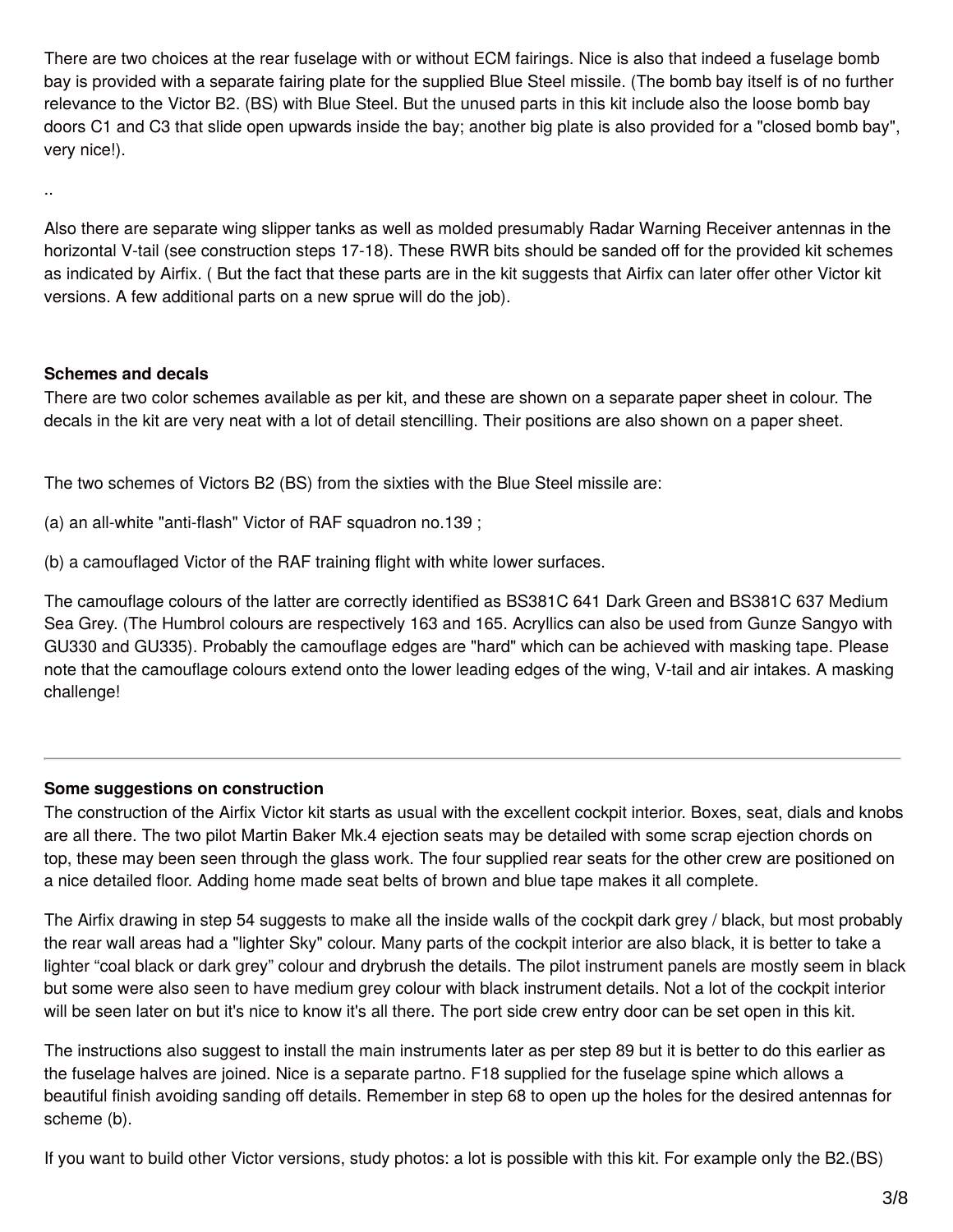with Blue Steel has the aerial part no.K7 seen in step 116 mounted under the nose.

Regarding kit construction, in steps 12-14 it is better to fit the nosewheel leg part F13 later to prevent breaking it off due to handling.

The main undercarriages look great and sufficiently strong. Again, fitting these later on is possible after the application of the primary colours and decals together with the wheel doors. This again avoids handling damage and also a good alignment of all those wheels!

As noted earlier, in steps 17 -20 the horizontal v-stabilizer is shown and some small presumably Radar Warning Receiver antennas need to be removed for the schemes picked in this kit. (this suggests that Airfix may release another version of the kit).

The enormous crescent wing looks fine with a large mid section and separate ends. The internal box structures help to get a solid result. The large air intakes in the wing roots have a smart parts breakdown to avoid seams (which was very difficult on the good old Matchbox Victor). It may be better to do some early painting of the intake edges for the camouflaged paint scheme.

A small omission is that Airfix forgot to indicate that a small auxiliary intake hole needs to be drilled in the left/port side wing leading edge next to the splitter plate for a Victor B2 (left port side wing only).

The four exhaust jet pipes are also pretty deep and they look good. The details are convincing.

The "Kuchemann carrots" that were fitted on the B.2R are neatly supplied and seen in steps 106-107. In fact, a quick glance suggests that this offers the option to make an early Victor B2 as well by not installing these.

The completion of the kit involves many small bits for various intakes and exhausts and the Victor model looks convincing. An "in flight refuelling" boom is also supplied to be installed above the cockpit. The cockpit entry door can be installed in open position and a ladder is also supplied in the kit. Optionally the prominent Emergency Auxiliary Air Intakes F113 and F114 near the vertical tail can be set open. When set closed, those components are not installed.

..

The final steps concern the single Blue Steel missile. The Blue Steel looks good but usually the rocket exhaust was covered with a plate, this can be made from some card. Sometimes seen on photos a sort of supporting rod is seen connected to the Blue Steel nose (this is not in the kit), so check photos. Furthermore, on some Victor B2 (BS) aircraft fitted with Blue Steel often a small intake fairing is positioned on each side of the fuselage. It is situated above the wing root halfway the fuselage side. (Unfortunately no ground dolly is supplied to display the Blue Steel next to the model but surely the aftermarket will follow... ).

## **The assembly and fit of the model**

A rapid model assembly through taping together the main components shows a good fit. The fuselage fits good as well as the larger wing parts. An exception is the fairing part no.K3 for the Blue Steel. There remains a 2 mm wide gap at the rear edge but this can be closed with some card and putty.

Looking at the fit, it is clear that Airfix applied modern 3D engineering and molding techniques. So further model assembly will probably give no problems.

## **Conclusion:**

This is an excellent 1/72 Victor Airfix kit which can provide you with a beautiful model of this V-bomber. The price of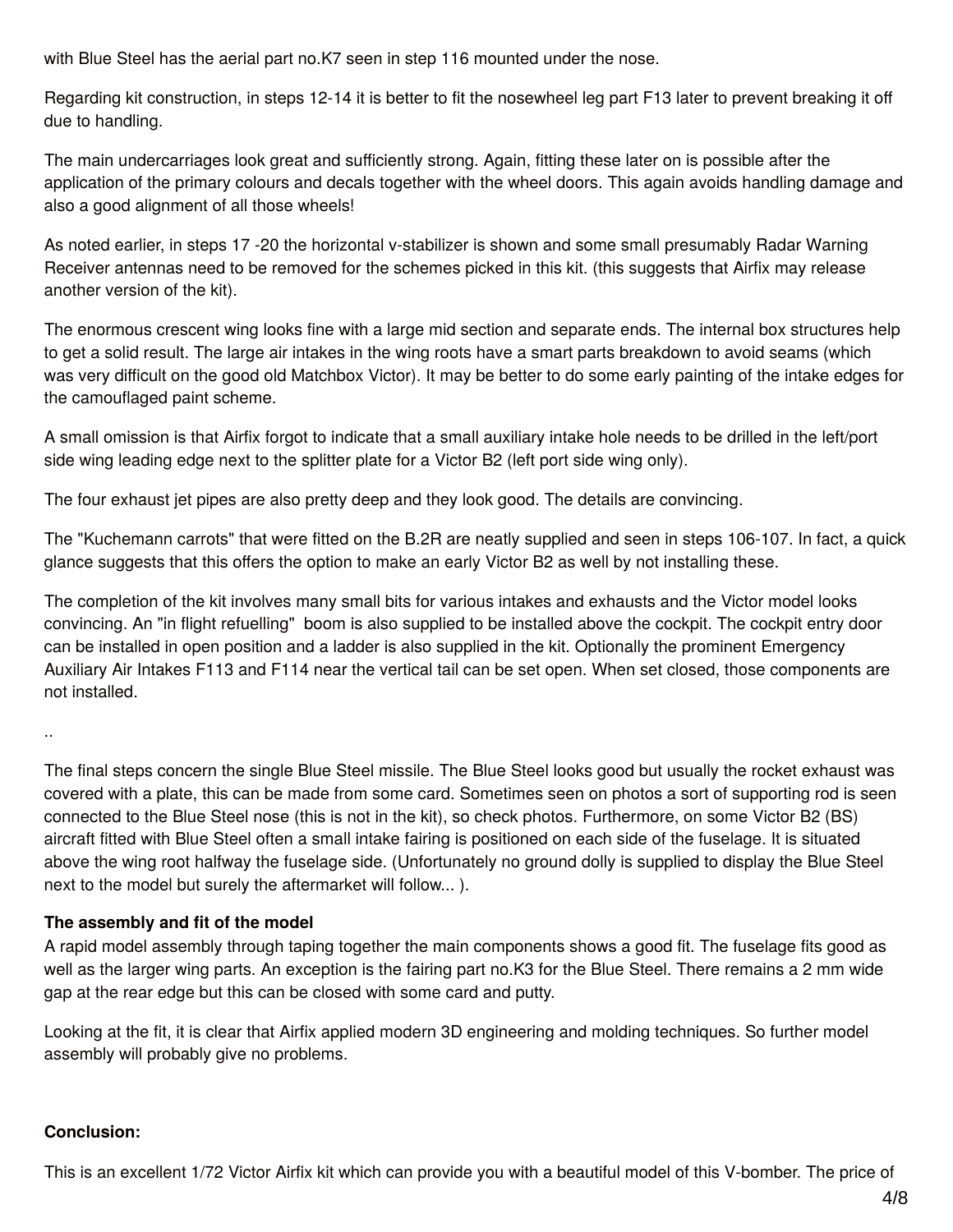70,- EURO in the shop is almost three times as expensive as the old Matchbox / Revell Victor K2 kit but the result is worth it. The Airfix model with its many parts and complex structure is however not recommended for the beginner but the more experienced builder.

## **REVIEWERS:**

Meindert de Vreeze en Peter Booij , Aeronautical design engineers (MSc)

**NOTE: A detailed modelling report of Meindert the Vreeze will be published in our IPMS Netherlands "Modelbouw in Plastic" (MIP) magazine in early 2017.**

#### **REFERENCES**

- Handley Page Victor, door Steve Hazell, Warpaint no.36 , Hall Park publications, 2012;
- Handley Page Victor, door Bob Downey, Warbirds no.35, Arms and Armour Press, 1985;
- Handley Page Victor, door Andrew Brooks, Postwar aircraft no.6, Ian Allan publ., 1988;
- Strategic bomber command, RAF 1950-1968, Guideline publications, 2011;

- Scale Models international, magazine December 1978 with fantastic drawings of mr. A.L. Bentley; (also released in loose packages);

- Scale Models international, magazine November 1983, in the Spotlight Victor B2;
- Scale Aircraft Modelling, magazine April 2003 , Volume 25-2;
- Scale Aviation Modeller, magazine August 2006;

#### **OVERVIEW HUMBROL COLOURS**

 $11 =$  silver

- $28 =$  grey  $33 =$ hlack
- $52 = 5$ lue
- 53 = burnt metallic
- $56 =$ aluminum
- 62 = brown leather
- $70 =$  red-brown
- 85 = very dark charcoal black
- $86 =$  olive
- $126$  = medium grey
- $130 =$  white
- $147 =$  light
- 163 = Dark Green BS381C: 641
- 165 = Medium Sea Grey BS381C: 637

#### **APPENDIX: Dimensions Handley Page Victor B2:**

Main measurements made:

Length: Kit 486 mm x 72 = 35.0 meters; Real Victor =  $35.07$  m so  $+/-1$  mm so fine; Wingspan: Kit 508 mm x 72 = 36.58 m; Real Victor = 36.60 m so very good!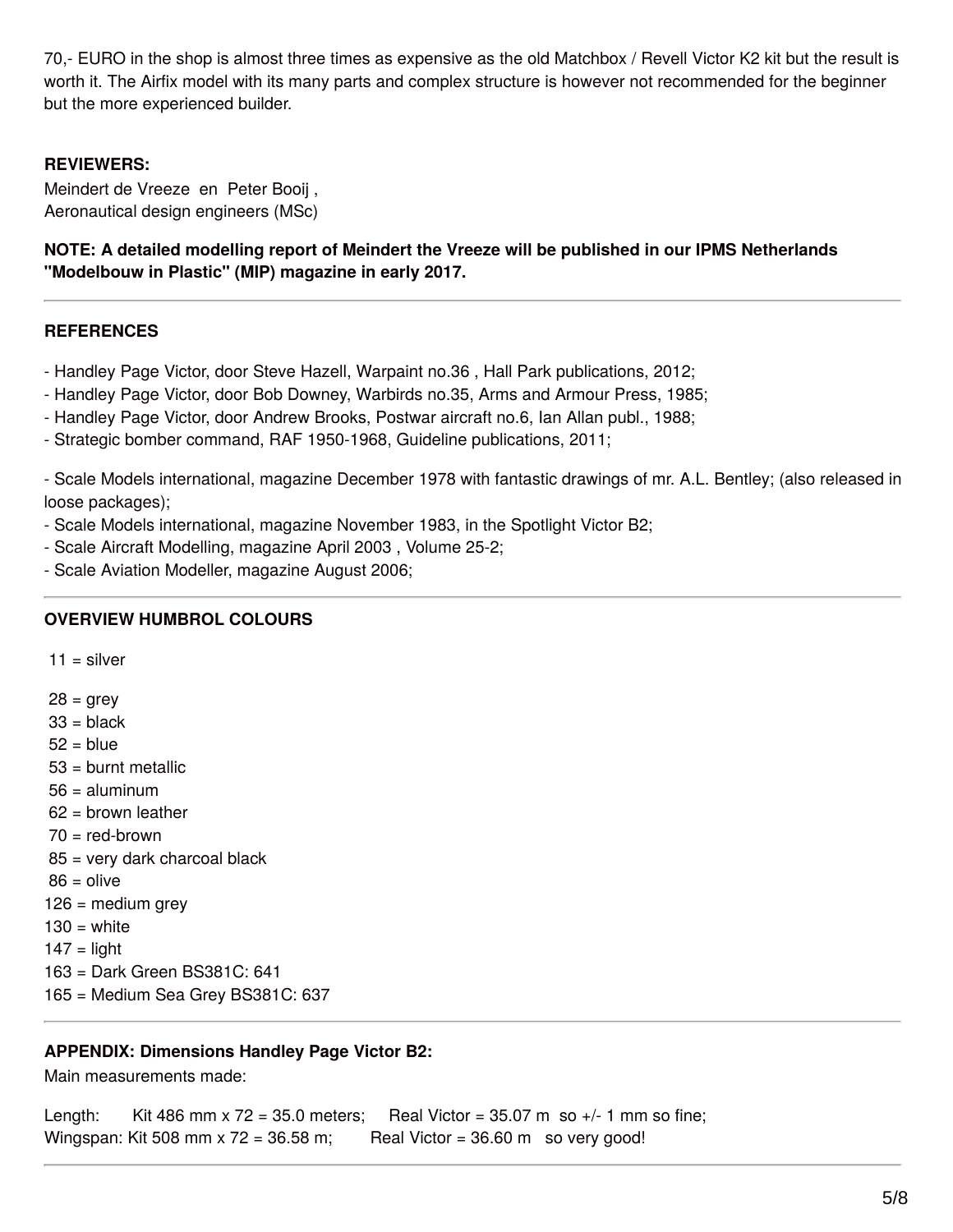## **AIRFIX VICTOR MODIFICATION OPTIONS**

It is probable that Airfix will release variations of this Victor kit in the future given the few unused parts in the sprues.

A quick look reveals other versions seem possible without a lot of work:

- An early B.2 with the older type intake at the vertical tail base and no Kuchemann carrots fitted below wing trailing edge;

- Later B.2R with normal bomb bay and conventional bombs and possibly RWR suite at v-stabilizer;

Regarding color schemes there are not very many options. Sometimes RAF squadron badges were seen but not that often!

Only Victor K2 tankers looked very different. For those with less patience... Building this version is possible but requires some but "do able" work. You may use parts from an old Matchbox / Revell Victor K2 in your "modelling stack". Note that the Victor K2 Tanker has shorter wingtips but these can be made. And obviously the tanker pods and the special fairing behind the bomb bay. At your own risk! May be Airfix will release it in the future!

## **APPENDIX: Comparison with old Matchbox - Revell Victor K2 kit**

We took the liberty to compare the Airfix kit with the old Matchbox kit of the Handley Page Victor K2 (re-released also in the Revell box). And used a whole pile of books and references including the magnificent scale and detail drawings of mr. A. L Bentley (yes, we know you have to be careful with drawings .... But these are exceptionaly good ....)

Well, what have we seen?

.... ....

## **AIRFIX VICTOR B2.(BS) vs. MATCHBOX-REVELL VICTOR K2 Airfix: kit no. A12008 and released December 2016 ;**

#### **Details**

Airfix: Very good with good engraved panel lines and much more; Matchbox: Reasonable, only panel lines are not recessed and doubled and must be re-engraved.

#### **Dimensions**

Airfix: Within  $+$  / - 1 mm; Matchbox: looks OK, fuselage length OK too; only horizontal v-stabilizer tips needs to be slightly shortened.

#### **Shape:**

Airfix: fuselage nose shape looks good;

#### **NOTE: photos are distorted by "parallax". We used our slideruler and our "eye ball mark one"!**

Matchbox: forward nose section height **0.5 to 1 mm at lower bottom area too deep** but otherwise good shape; small circular window aft of entry door situated a bit too high.

Airfix: rear section fuselage shape looks good; Matchbox: rear section seems to 0.3 - 0.5 mm deep but fine otherwise;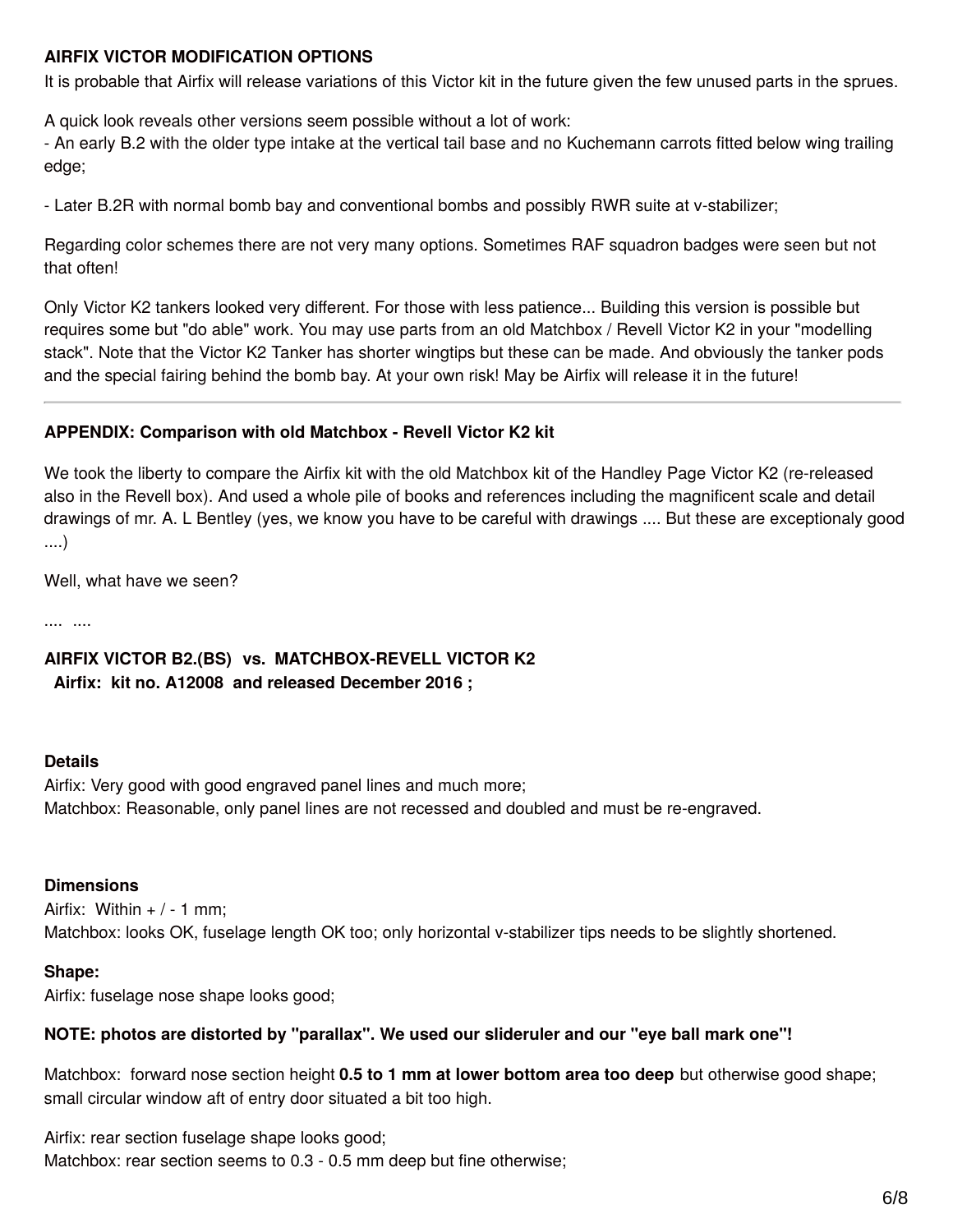## **Cockpit Transparancies**

Airfix: glass cockpit transparancies look fine;

Matchbox: front cockpit windows seem 2 mm too short, otherwise good shape

## **Wing**

Airfix: wing root with curve and flat shape with engines seems good and wide enough; neat separate exhausts of 8 mm diameter which seems OK;

Matchbox: wing root area with rounded curve and shape is **too narrow and the height of the entire fairing is too large so that crude exhausts are 3 mm (so 35%) too large in diameter**; no separate exhaust pipes

Airfix: wing intakes very tidy with airflow intake vanes; Matchbox: intakes are rough with gaps and difficult filling and sanding is needed on the vanes

Airfix: wingtips fine for Victor B2; Matchbox: wingtips fine for Victor K2 tanker (less span)

Airfix: wing vortex generators numbers 2 x 23 and also in correct position; Matchbox: also numbers 2 x 23 and also in correct position

Airfix: wing ailerons are OK but upright trim tabs (not clear why this is molded that way); Matchbox: ailerons also correct with appropriate K2 tanker wing tips

## **Undercarriage**

Airfix: undercarriage very good with right wheel diameters and good wheel hubs; Matchbox: undercarriage is correct but a bit crude but with correct wheel diameters and good wheel hubs

# **Tail sections**

Airfix: horizontal V-stabilizer has correct shape and span at 138 mm (72  $x = 9.96$  m); Matchbox: V-stabilizer has correct shape but stabilzer span too large as the **tips extend 3 mm to much on each side**. Sanding off corrects this (minus 2x3 = 6 mm) ; leading edge sweep a bit off but acceptable.

## **Air brakes**

Airfix: air brakes neat and can be set opened or closed. Open up lighting holes in part G17 by drilling; Matchbox: air brakes which can be set opened or closed. Decent but the shape of the upper lip of each brake should be made a bit more triangular through sanding

## **Other..**

Airfix: Blue Steel missile is neat and looks of correct dimensions (this missile in the old Airfix Avro Vulcan is 5 mm too short);

Matchbox: for K2 tanker no Blue Steel relevant, nice are the additional tank pods in this kit though a bit crude.

# **Conclusion: the old Matchbox kit in 1983 was not bad at all!**